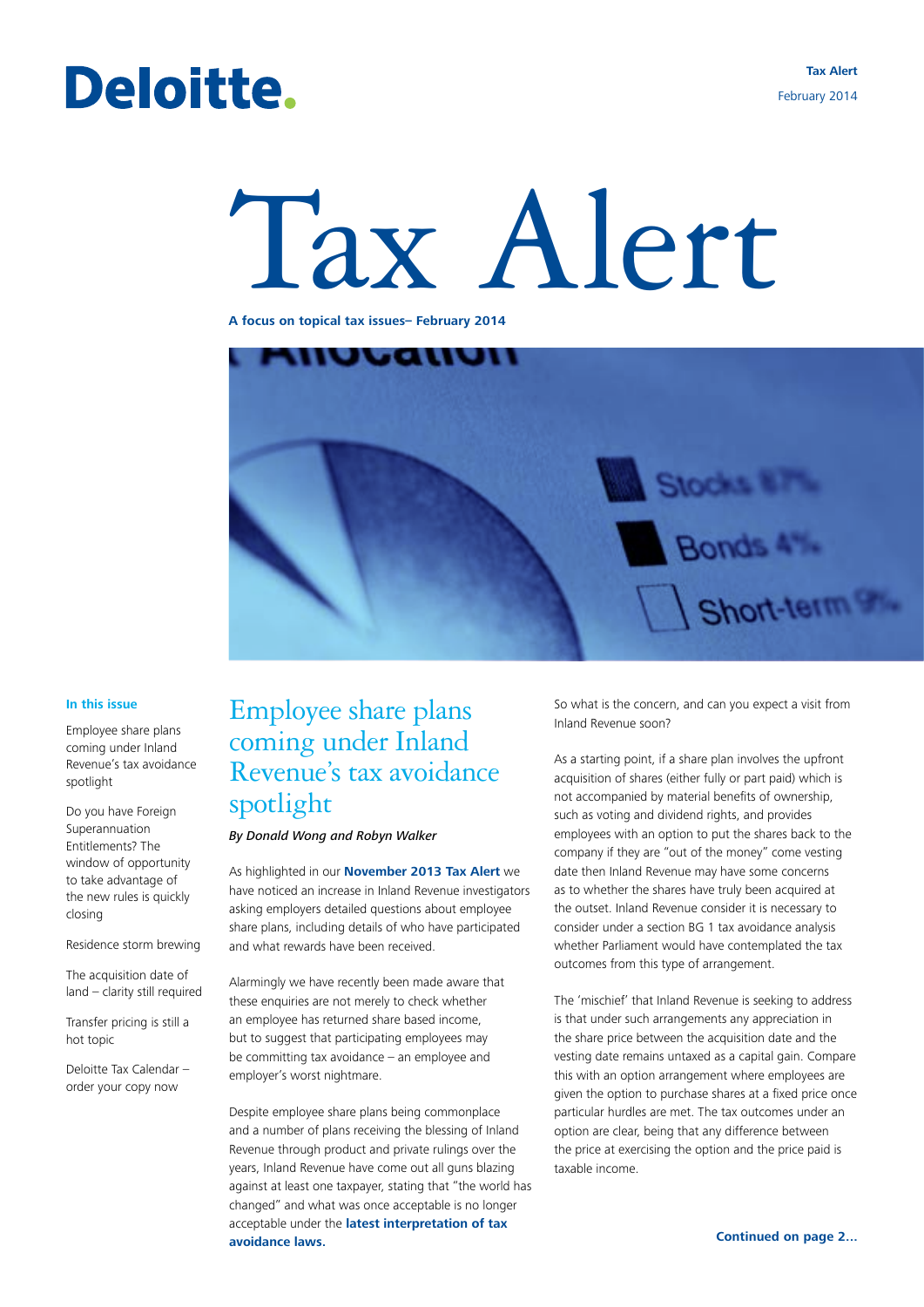

**Donald Wong**

Partner +64 (0) 4 495 3923 dowong@deloitte.co.nz



**Robyn Walker**

National Technical Director +64 (0) 4 470 3615 robwalker@deloitte.co.nz

...we think it is imperative that Inland Revenue publicly declare their position on employee share plans and what features they do and do not approve of.

While it can be said that an employer choosing between whether to issue shares up front or to issue employees with options is a legitimate structural choice and that the wider purpose of the plan is to encourage employee retention and to align employee rewards with shareholder interests, Inland Revenue is indicating that this is not enough to make any tax avoidance merely incidental.

Considering how commonplace employee share plans are, the fact that Inland Revenue has previously issued rulings about certain share plans, and the fact that in general New Zealand doesn't have a capital gains tax we think it is imperative that Inland Revenue publicly declare their position on employee share plans and what features they do and do not approve of.

Also, considering the fact that individually any tax benefits received from employee share plans may be immaterial (albeit possibly more significant in aggregate), Inland Revenue needs to consider how resources are best deployed. It would seem sensible to let bygones be bygones and focus on the future, including considering what Parliament currently contemplates should be taxed to ensure we have the right tax policy settings in place.

If you would like advice on the features of employee shares plans, please contact your usual Deloitte advisor.

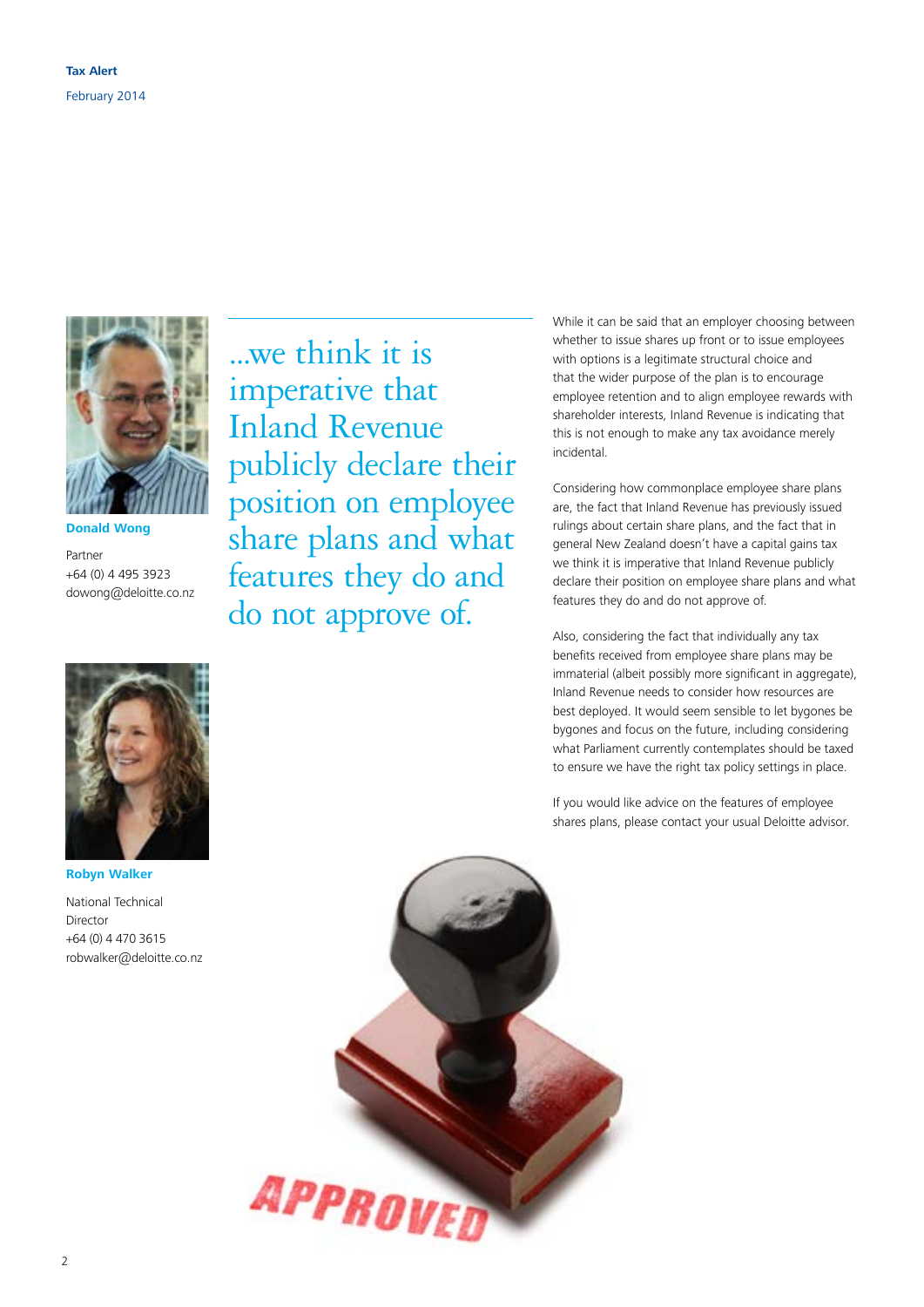

**Ian Fay**

Partner +64 (0) 4 470 3579 ifay@deloitte.co.nz



**Kirsty Hallett**

Manager +64 (0) 4 470 3508 kihallett@deloitte.co.nz

## Do you have Foreign **Superannuation** Entitlements? The window of opportunity to take advantage of the new rules is quickly closing

*By Ian Fay and Kirsty Hallet*

In our June 2013 Tax Alert, we outlined new rules to tax interests in foreign superannuation schemes set out in the Taxation (Annual Rates, Foreign Superannuation and Remedial Matters) Bill ("the Bill") that will apply from 1 April 2014.

While the Bill is still working its way through Parliament and is yet to be enacted, the changes to the taxation of Foreign Superannuation include an opportunity to take action before 1 April 2014 that may have significant positive (or negative) implications depending on your personal circumstances.

Specifically, in certain instances you may be able to withdraw a lump sum or transfer your entitlements to a New Zealand or Australian scheme before 1 April 2014 and cap your taxable income at 15% of the amount transferred or withdrawn. Given the window of opportunity to make the transfer before 1 April 2014 is fast running out some key decisions are needed quickly.

#### **Background to the Rules/Overview**

While there have been some welcomed tweaks to the rules as a result of further submissions on the proposed legislation such as introducing concessions from the full scope of the rules where entitlements pass on death or marriage breakup, the rules as set out in our **[June 2013](http://www.deloitte.com/view/en_NZ/nz/services/tax-services/c0455e0686b0f310VgnVCM2000003356f70aRCRD.htm)  [Tax Alert](http://www.deloitte.com/view/en_NZ/nz/services/tax-services/c0455e0686b0f310VgnVCM2000003356f70aRCRD.htm)** remain unchanged, and as such we do not look to recap the rules in detail here. In summary the new rules will apply from 1 April 2014 and the existing Foreign Investment Fund ("FIF") rules will cease to apply (unless grandfathering provisions apply). From 1 April 2014 any lump sum receipts or transfers made into a New Zealand or Australian superannuation scheme will be taxed using either the schedule method or the formula method. Pensions will be taxed on a cash receipts basis.



Readers may recall that in order to deal with the high levels of prior non-compliance with the existing rules, under the new rules a concession has been included for withdrawals or transfers made prior to 1 April 2014 to allow taxpayers who have not complied with the current rules to treat 15% of amount transferred or withdrawn as deemed income in the 2013-14 or 2014-15 income year.

Under this concession no penalties or interest will be applied from the tax year the withdrawal or transfer was made. The concession will also remain available after the 2015 tax year in respect of transfers made prior to 1 April 2014, however interest and penalties will apply where the income has not already been returned.

If taxpayers choose not to use this concession, the law is applied as at the time of the withdrawal and the original due date for any payment of tax will apply.

Any transfers or lump sum withdrawals made after 1 April 2014 will be taxed under the new rules and depending on the length of time the recipient has been in New Zealand, the transfer or lump sum withdrawal could be taxed in full.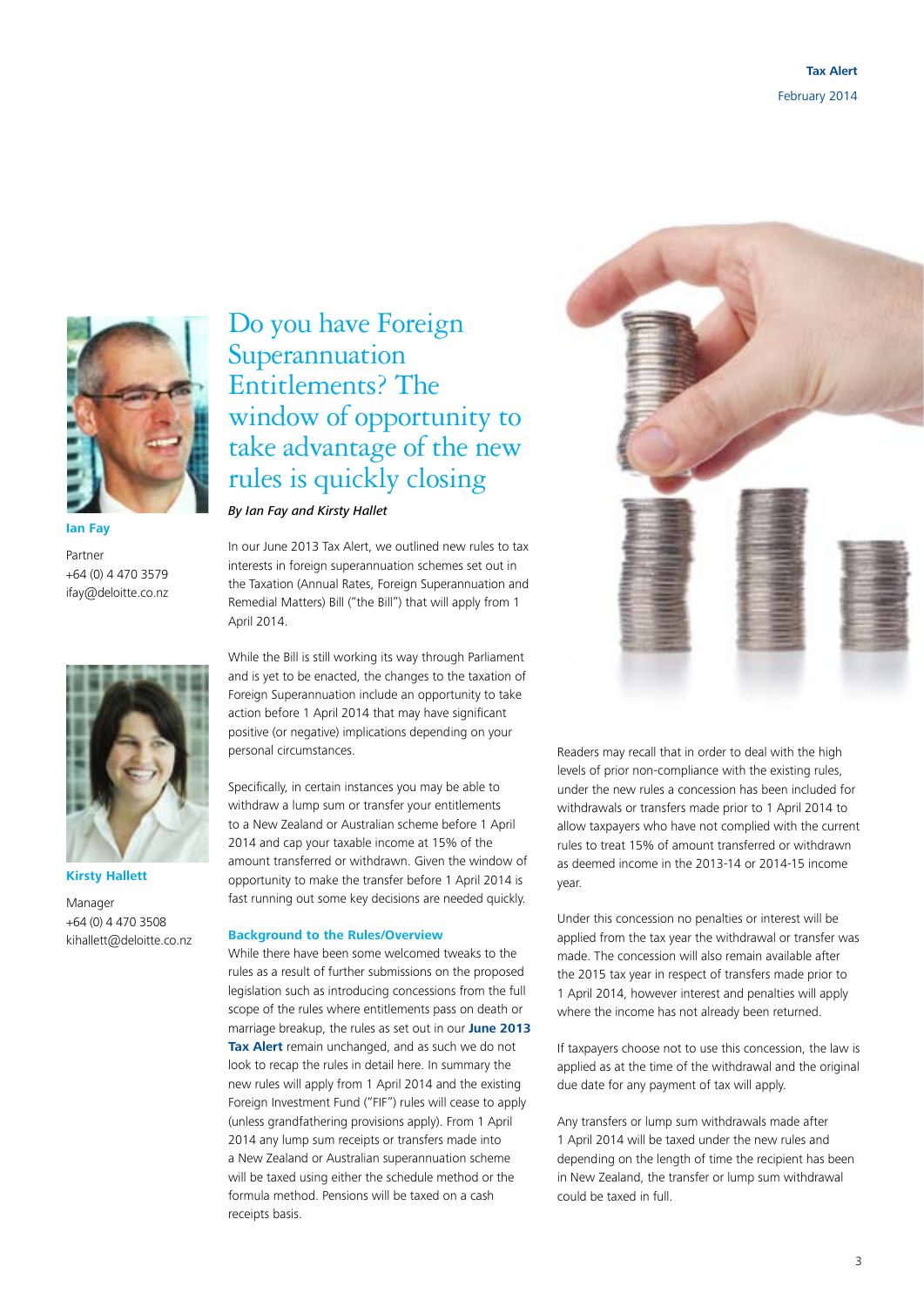...taxpayers now have a limited window within which to determine their liability under the old rules and under the new concessionary measures...

#### What does this mean for you? *Already made a transfer or lump sum withdrawal?*

The action required for taxpayers who have already transferred their foreign superannuation entitlements to a New Zealand or Australian scheme, or have made a withdrawal, is clear. You will need to consider whether you have complied with the existing rules or not and where there is non-compliance you may need to include 15% of the amount transferred as taxable income in your 2014 or 2015 income tax return. In some cases, however, it may be better to return income under the FIF rules, for example, if under the FIF rules the CV method could have been adopted or an exemption was available, little or no taxable income may have arisen for a number of years such that potentially only one year's income under the FDR method may need to be returned, which could be less than the "concessionary" 15% rule.

It is important not to act too hastily however, and advice should be sought regarding compliance with the existing rules as in some circumstances there may be full compliance with the FIF rules where no income has been required to be returned, and if this is the case you may be able to continue to apply the FIF rules going forward which would mean a lump sum withdrawal or transfer would not be separately taxed.

#### *Do you currently have foreign superannuation entitlements?*

Taxpayers who have not previously complied with the FIF rules and still have foreign superannuation entitlements which have been acquired while non resident have a window of opportunity between now and 1 April 2014 to transfer their entitlements or make a lump sum

withdrawal from the fund and cap their taxable income at 15% of the amount withdrawn or transferred. For example, if someone has been non-compliant for a number of years and is about to retire in New Zealand, triggering a transfer before 1 April 2014 may result in only 15% of the fund value being taxed whereas if they wait until after 1 April 2014 a significantly higher part of the fund value may be taxable.

While on the face of it this may seem like an attractive opportunity, and for some it will be, there are a number of factors that should be considered prior to making any decisions to withdraw or transfer entitlements and ultimately the best decision for you will be dependent on your personal circumstances.

While not exhaustive we outline some of the relevant factors to consider below:

• Have the FIF rules been correctly applied in the past?

Taxpayers who have previously complied with the existing FIF rules can opt to continue to have their foreign superannuation schemes taxed under the FIF rules. This would mean transfers and withdrawals are not taxed under the new rules, and the taxpayer would continue to pay tax on an accruals basis each period in respect of their investment.

Based on a taxpayer's personal circumstances, remaining in the FIF rules may give rise to the most beneficial outcome from a financial perspective, as income tax paid on FIF income already returned is not factored into the calculations under the formula or schedule method.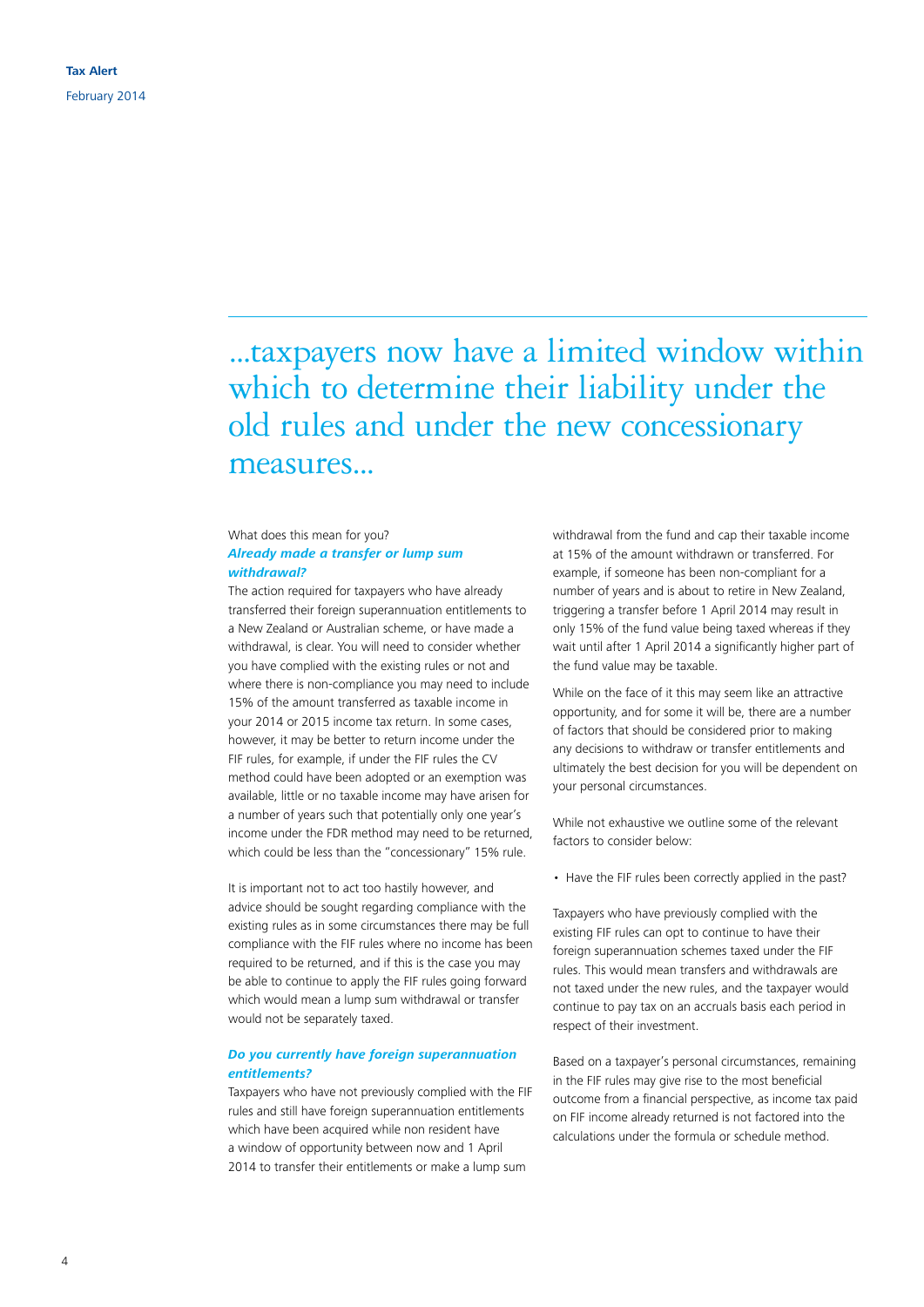By way of example, a taxpayer with a qualifying interest in a foreign superannuation scheme who has been present in New Zealand for a long period of time, who plans to retire here within the next few years and who has complied with the FIF rules to date can opt to continue applying the FIF rules, and therefore would not be taxed on any withdrawals or transfers under the new rules. Should this taxpayer choose to opt out of the FIF rules and apply the new rules, 100% of the amount withdrawn could be taxable here (even though tax has been paid on deemed income).

Importantly, the answer to this question is not a simple one having regard to the nature of the exemptions that could apply, the methodologies used to calculate income and the disclosures required and for this reason professional advice should be sought before either ruling out the FIF rules as a valid option or seeking to continue to apply them.

• Does the beneficiary plan to retire in NZ?

It is worthwhile highlighting that if a migrant taxpayer does not intend to retire in New Zealand, as long as they do not withdraw any lump sums or transfer any amounts to a New Zealand or Australian scheme while New Zealand tax resident, they would not be taxed on their foreign superannuation fund for the duration of their tax residency under the new rules.

For example, a person who plans to retire overseas may decide to stop using the FIF rules on the expectation that they will not make any withdrawals / transfers while New Zealand tax resident and therefore have no further New Zealand tax to pay in relation to the foreign superannuation fund.

• How will the tax liability be funded?

The new rules will allow people who transfer their entitlements to a KiwiSaver scheme to withdraw funds from the KiwiSaver scheme to settle the tax liability arising. In some instances, such as with transfers from some UK schemes, any transfers have to be locked up so any withdrawal from the KiwiSaver account would need to be from other contributions and not the sum



transferred, or else there could be penal tax implications triggered in the other state due to making early withdrawals.

The provisional tax rules may also need to be considered.

#### **Act quickly, but cautiously**

In essence, taxpayers now have a limited window within which to determine their liability under the old rules and under the new concessionary measures, and determine which course of action gives rise to the best outcome in their circumstances. Unfortunately there is no single answer to what course of action you should take as the best choice will depend on your personal circumstances, including the financial implications of switching investments.

Given the complexity of some of the matters to consider it is important that professional advice is sought and no decision is made before fully considering the issues and assessing the impact of any decisions. For more guidance or to discuss the application of the new rules in further detail please contact your usual Deloitte advisor.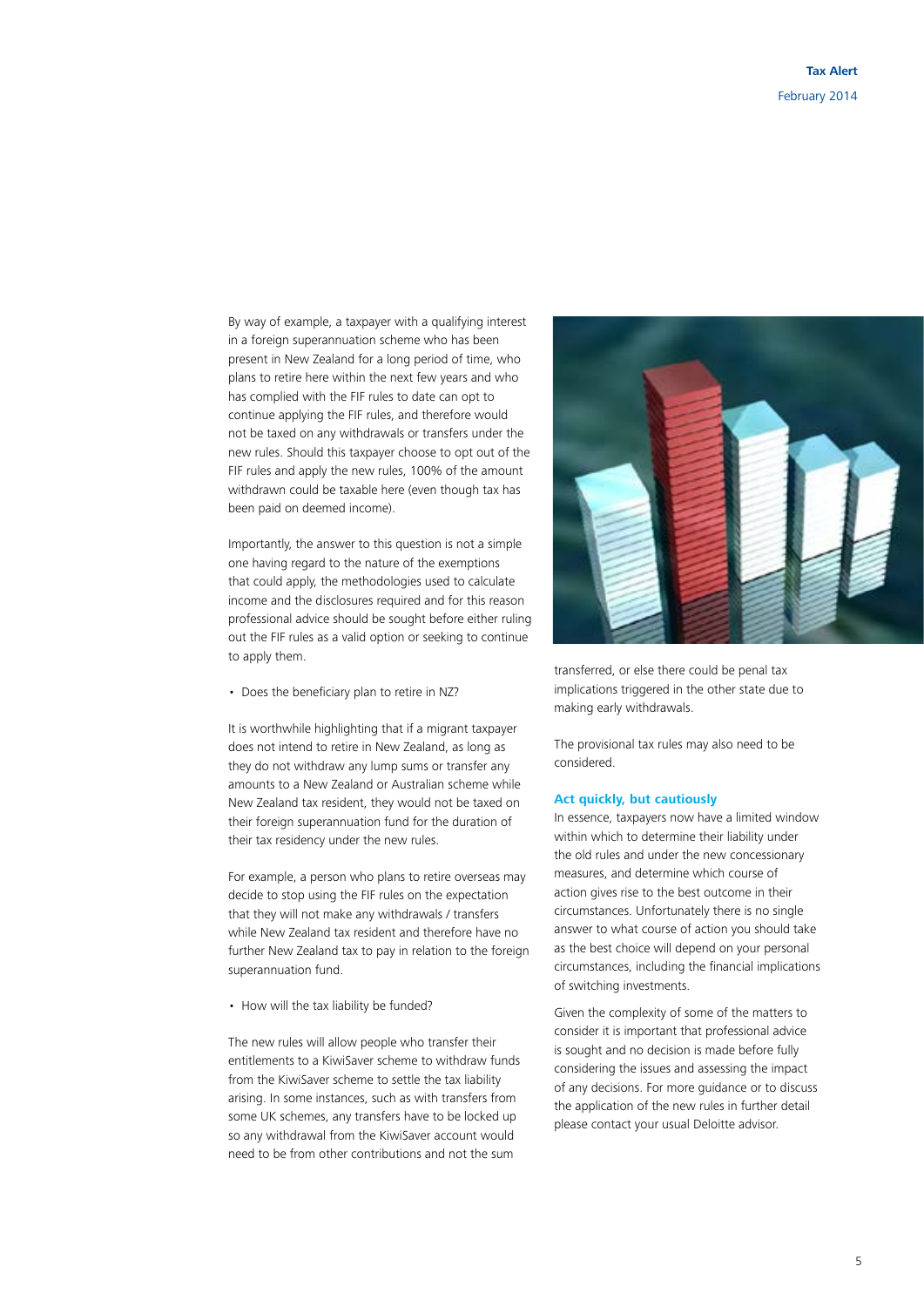

**Mike Williams**

Associate Director +64 (0) 9 303 0747 michaelswilliams@deloitte.co.nz



**Conor Gates**

Consultant +64 (0) 9 303 0759 cgates@deloitte.co.nz

## Residence storm brewing

*By Mike Williams and Conor Gates*

For many Kiwi expats there are ominous clouds brewing on the horizon following the recent decision handed down in XXX v The Commissioner of Inland Revenue [2013]. The TRA decision has made it clear that breaking residency ties to New Zealand is going to be harder than previously thought and is set to change the way Inland Revenue views any New Zealand tax resident heading overseas.

This is not entirely breaking news to the tax community after a draft interpretation on residency was released on 7 December 2012 suggesting that Inland Revenue plan to focus more closely on an individual's ties to New Zealand when determining a taxpayer's residency position, and in particular the availability of properties to the taxpayer, including rental property. However, the examples provided by Inland Revenue in the draft



interpretation statement were unclear in themselves as they were muddied by other factors on top of the issue of rental properties indicating closer ties to New Zealand.

The case at hand involved a former soldier who left New Zealand permanently in 2003 to work in overseas hotspots as a security consultant. When he left New Zealand he was separated from his wife who he later divorced while overseas. He had children who remained in New Zealand who he supported financially and also had an investment portfolio (including rental properties) which he financed through a New Zealand bank account. Since leaving New Zealand in 2003 the taxpayer returned with reasonable frequency for an average of 42 days per annum in the tax years concerned.

The decision in the case did not focus on the taxpayer meeting the 325 days of absence test, and instead focused on the issues of the taxpayer maintaining a permanent place of abode in New Zealand. The test for a permanent place of abode broadly contemplates in an objective manner the strength of ties a taxpayer has to New Zealand including social, economic and familial ties.

The TRA concluded that the taxpayer remained a tax resident for the duration of his time overseas on the basis that one of the taxpayer's investment properties constituted a permanent place of abode for residency purposes. This is despite the fact that the taxpayer had never lived at the address. The 'availability' of this rental property was given enormous weighting and the decision departed from the previously held and widely accepted view that a departure from New Zealand of such duration should be enough to sever tax residency, even where property is owned for commercial purposes.

The decision has been received with somewhat considerable concern by the tax community, who are generally of the opinion that the conclusion does not bode well for New Zealand expats with investment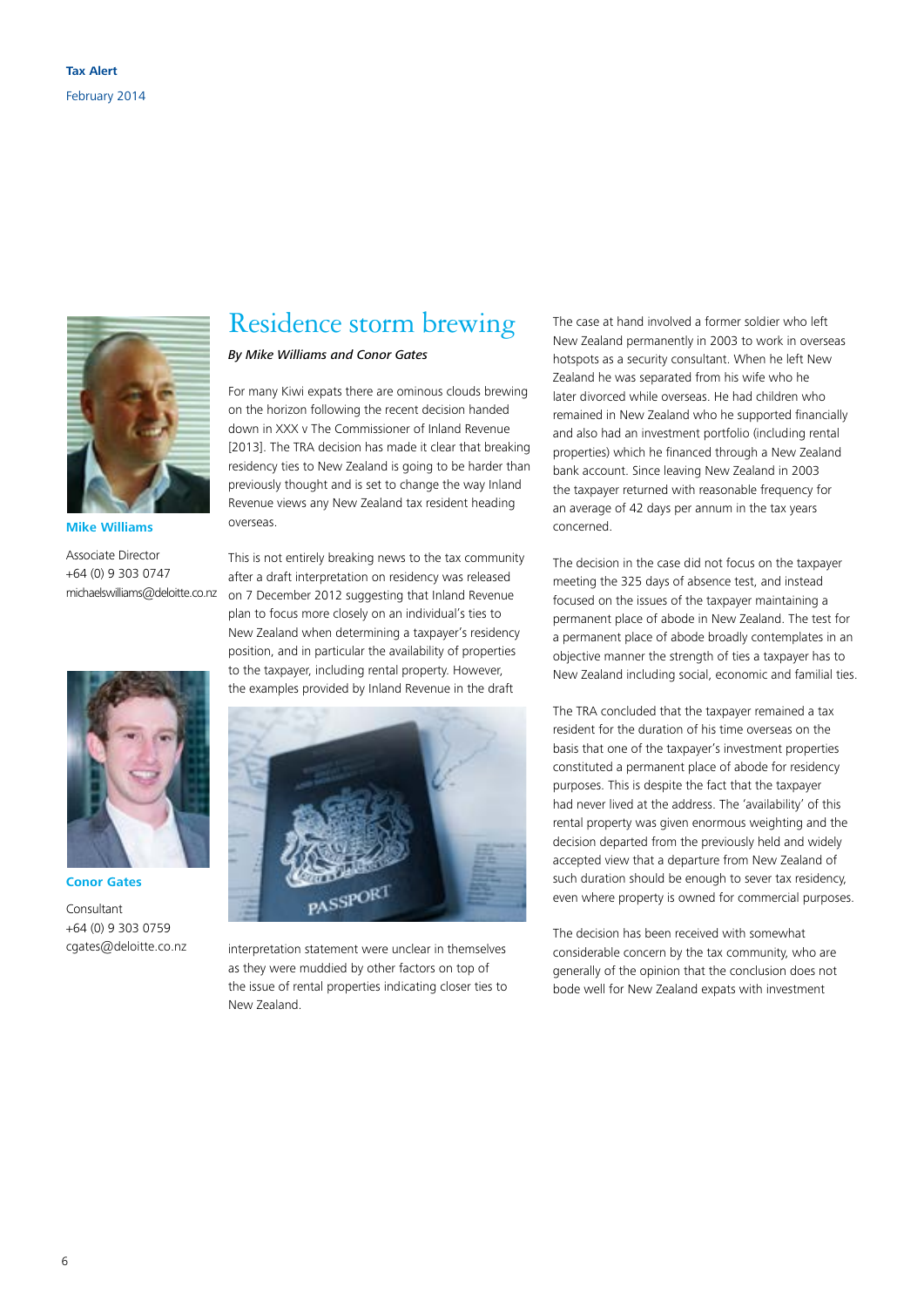## The TRA decision has made it clear that breaking residency ties to New Zealand is going to be harder than previously thought...

property back in New Zealand, even if the property was never purchased with an intention to be occupied by the taxpayer. However, it is perhaps no surprise in this instance that the case is an important one for Inland Revenue as the individual concerned has no protection under a Double Tax Agreement. The decision also creates difficulties in advising regarding residence where an individual is leaving New Zealand to live and work overseas on a long-term basis.

While we are still waiting on the final interpretation statement to be released, this case emphasises the need for tax residents leaving New Zealand to get advice on their likely tax position prior to departure to minimise the chances of their overseas income falling

into the sights of Inland Revenue as far as possible. Seeking advice on residency in a timely manner is particularly relevant for any one moving to jurisdictions that do not operate under the web of Double Tax Agreements with New Zealand.

Until the final interpretation statement is issued, a cynical adviser would say that in order to be sure that New Zealand tax residency is broken a person must sever all ties to New Zealand – including investments and close family connections. On the back of submissions following the release of the draft interpretation statement we are expecting Inland Revenue to provide deeper analysis around the examples provided so that a firm and clear position on residency can be established.

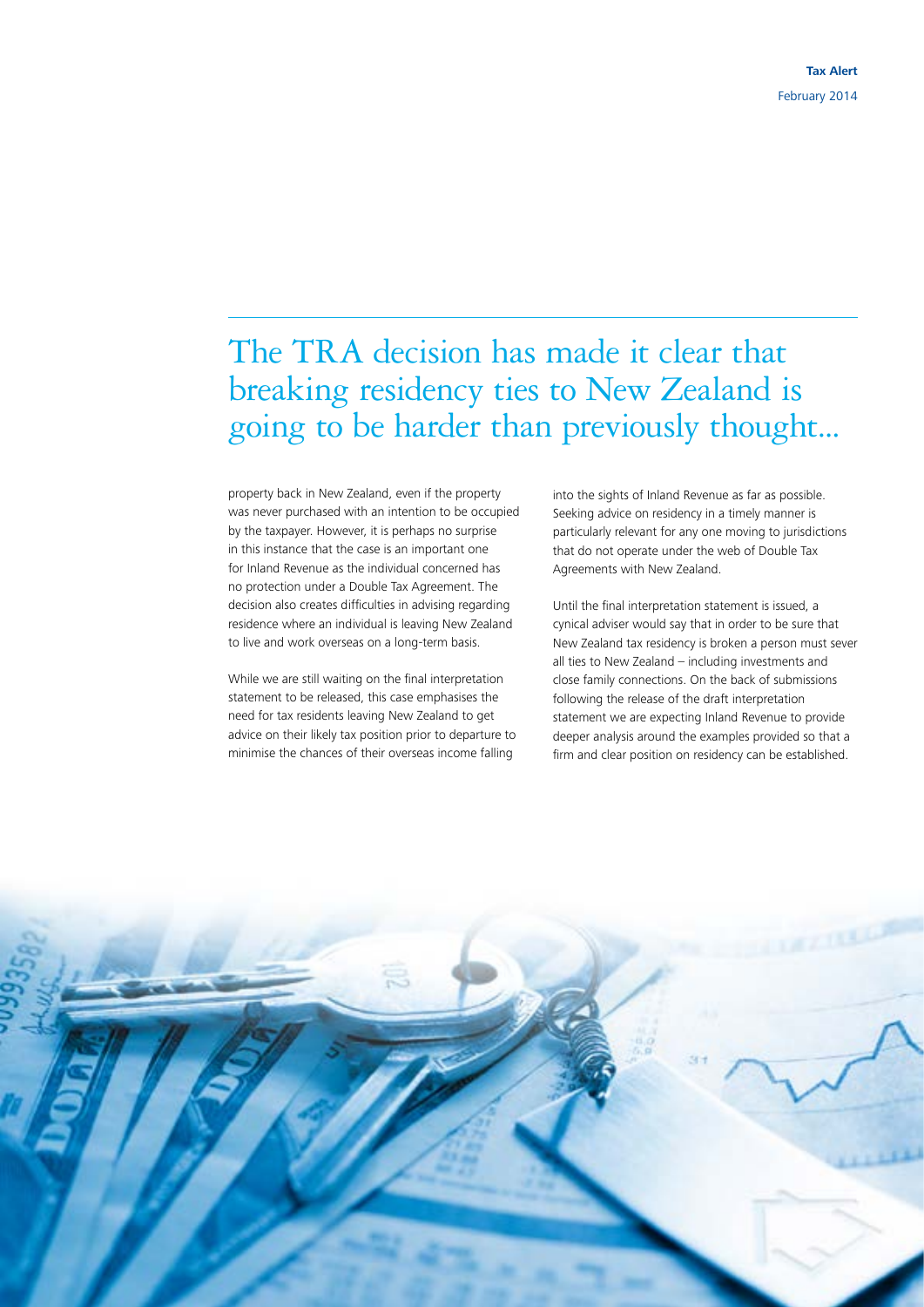

**Aran Bailey**

Manager +64 (0) 3 474 2822 arbailey@deloitte.co.nz

## The acquisition date of land – clarity still required

*By Aran Bailey*

In our **[November Special Tax Alert](http://www.deloitte.com/view/en_NZ/nz/services/tax-services/ffe3a63098c72410VgnVCM1000003256f70aRCRD.htm)** we reported that the Taxation (Annual Rates, Employee Allowances, and Remedial Matters) Bill had been introduced to Parliament and contained changes to the Income Tax Act 2007 intended to clarify the date that land is acquired for the purposes of the land taxing provisions.

The date that land is acquired is important because the tax implications arising from a subsequent sale or disposal of the land are often determined by the taxpayer's purpose or intention **at the time the land was acquired** or whether land has been sold within 10 years of acquisition.

It is therefore necessary to determine when the land was actually acquired. Until recently it was generally understood that land was acquired when an agreement to purchase the land becomes unconditional. The purchaser acquires an interest in land at this time (the definition of land in the Income Tax Act 2007 includes all estates and interests in land). This is the logical time to assess the purpose or intention given that this is the time when the purchaser commits to purchase the land. This position is supported by case law.

However, in recent years Inland Revenue has adopted a different interpretation of when land was acquired noting that a taxpayer acquires different interests in land at various points in time. Inland Revenue has argued the relevant time to consider the taxpayer's purpose or intention is determined by the interest that is being disposed of.

One of the more common situations where the difference in interpretation has caused issues for taxpayers is where a section is purchased in a subdivision subject to title later being issued. Often a substantial period of time will pass between the agreement to purchase being entered into and the title being available. During this period a taxpayer's purpose or intention can easily change. Take for example a couple who purchase a section with the intention of building a family home on it. Illness, financial pressure, or a job relocation may

dictate that when the title becomes available the couple has already on sold the section, or is planning to sell, as they are no longer in a position to build their home.

In the example above most tax practitioners would have determined that the land was acquired after the couple signed the agreement to purchase the land and the agreement became unconditional from their perspective. Inland Revenue's position in recent times has been that the relevant interest in land is only acquired at the time that title becomes available and this is the time that their intention or purpose should be determined. In the example, the couple had decided at this point in time to sell the land. Accordingly, Inland Revenue would say that the gain from any uplift in value during this period is taxable. This is despite the gain only arising because the couple's purchase price for the section is the cost base, a cost base that occurs well before the time that Inland Revenue was arguing that the couple acquired the land.

No doubt, Inland Revenue's interpretation on this point was driven by its, increasingly well-funded, focus on property transactions leading up to and following the most recent peak in the property cycle.

Officials released a discussion document as part of Budget 2013 and the proposed changes follow that consultation. Officials have stated that the intention of the proposed

...in recent years Inland Revenue has adopted a different interpretation of when land was acquired noting that a taxpayer acquires different interests in land at various points in time.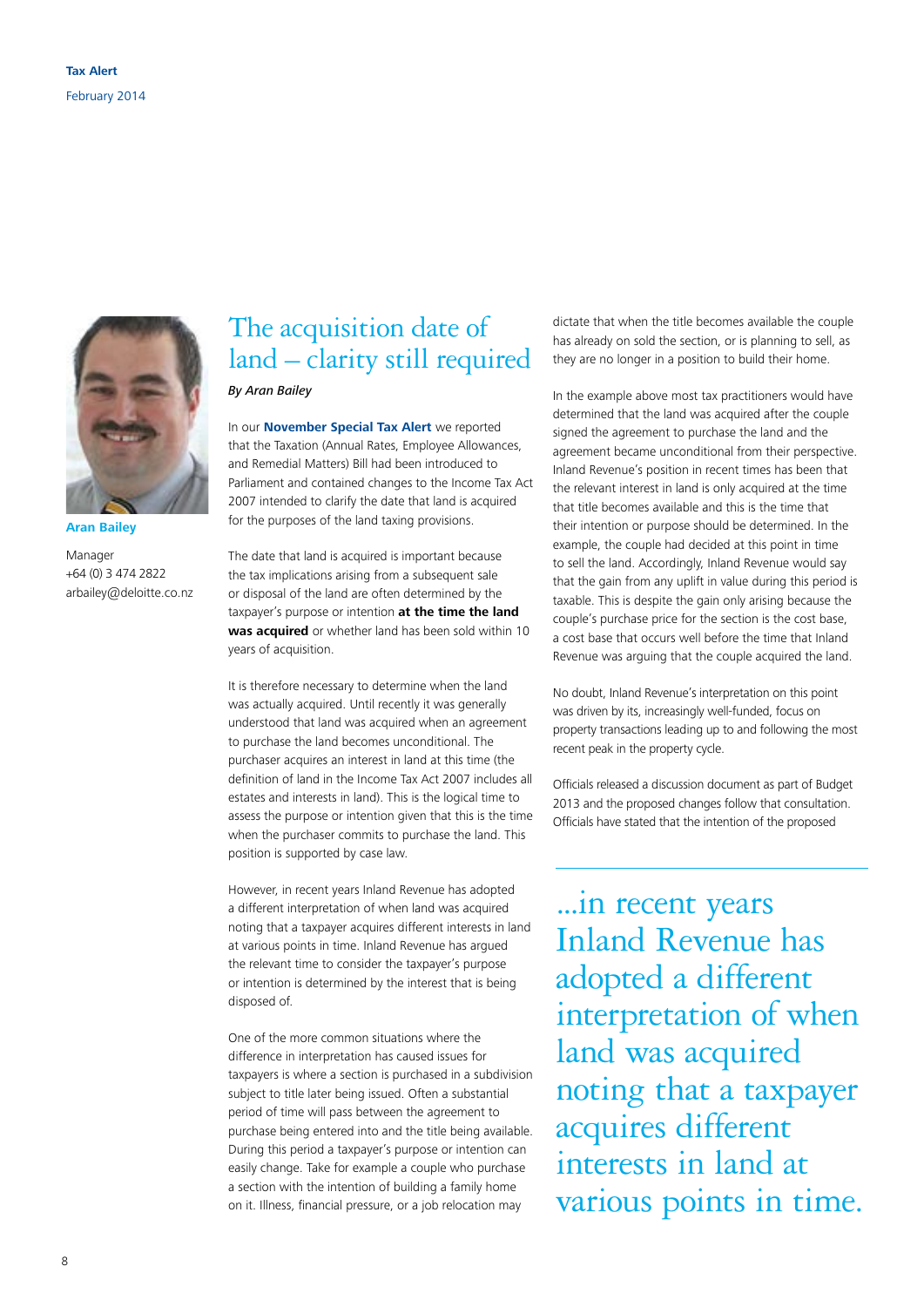new section CB 15B is to clarify the position and confirm that a taxpayer's purpose or intention should be tested at the date a binding agreement is entered into. This provision is to apply to disposals of land occurring from 22 November 2013, being the date the Bill was introduced.

After working through the proposed changes we are of the opinion that section CB 15B fails to clarify anything for taxpayers.

The wording of section CB 15B provides "a person acquires land on the date that begins a period in which the person has an estate or interest in the land, alone or jointly or in common with another person". This does not provide any clarity. One has to turn to the officials' report accompanying the Bill to find out that the intention of the proposed change is to provide that the date the taxpayer's purpose or intention is tested will be the date a binding agreement is entered into. The officials report also contains some guidance on when a binding agreement will be entered into.

We do not consider that a legislative change is actually necessary. All that is required is for Inland Revenue to abandon its previous flawed interpretation and confirm the existing case law. However, given that the Bill proposes to change the legislation, the legislation should itself specifically set out that land is acquired by the purchaser when a binding agreement is entered into and also specify what constitutes a binding agreement rather than leaving this fundamental point to the officials' report which is much less authoritative.

We are also concerned that Inland Revenue has not commented on how section 225 of the Resource Management Act 1991 impacts on when a binding agreement is in place, so that the date of acquisition can be determined. In most of the situations we are aware of where Inland Revenue was adopting their alternative interpretation, its argument centred on agreements for the purchase of land that were subject to title not creating an enforceable interest in land until title was issued. This was founded on section 225 deeming such contracts to be made subject to conditions allowing the purchaser to cancel or rescind the contract if reasonable progress is not made in a reasonable time towards achieving separate title.

In our opinion, Inland Revenue needs to make an explicit comment confirming that an agreement for the purchase of a section that is subject to title being issued creates an interest in land that is acquired when the agreement for purchase is binding on the purchaser irrespective of the later ability to cancel or rescind that binding agreement in accordance with the limited circumstances of section 225.



Land can also be taxable on disposal when it is disposed of by taxpayers carrying on, or associated with, land related business within 10 years of acquiring it or where certain land related activities are undertaken within 10 years of acquisition. In these circumstances determining the actual date of acquisition is also important.

Please contact your usual Deloitte advisor if you would like any assistance to determine when land was acquired due to a change in purpose or intention or due to the 10 year timeframes potentially applying.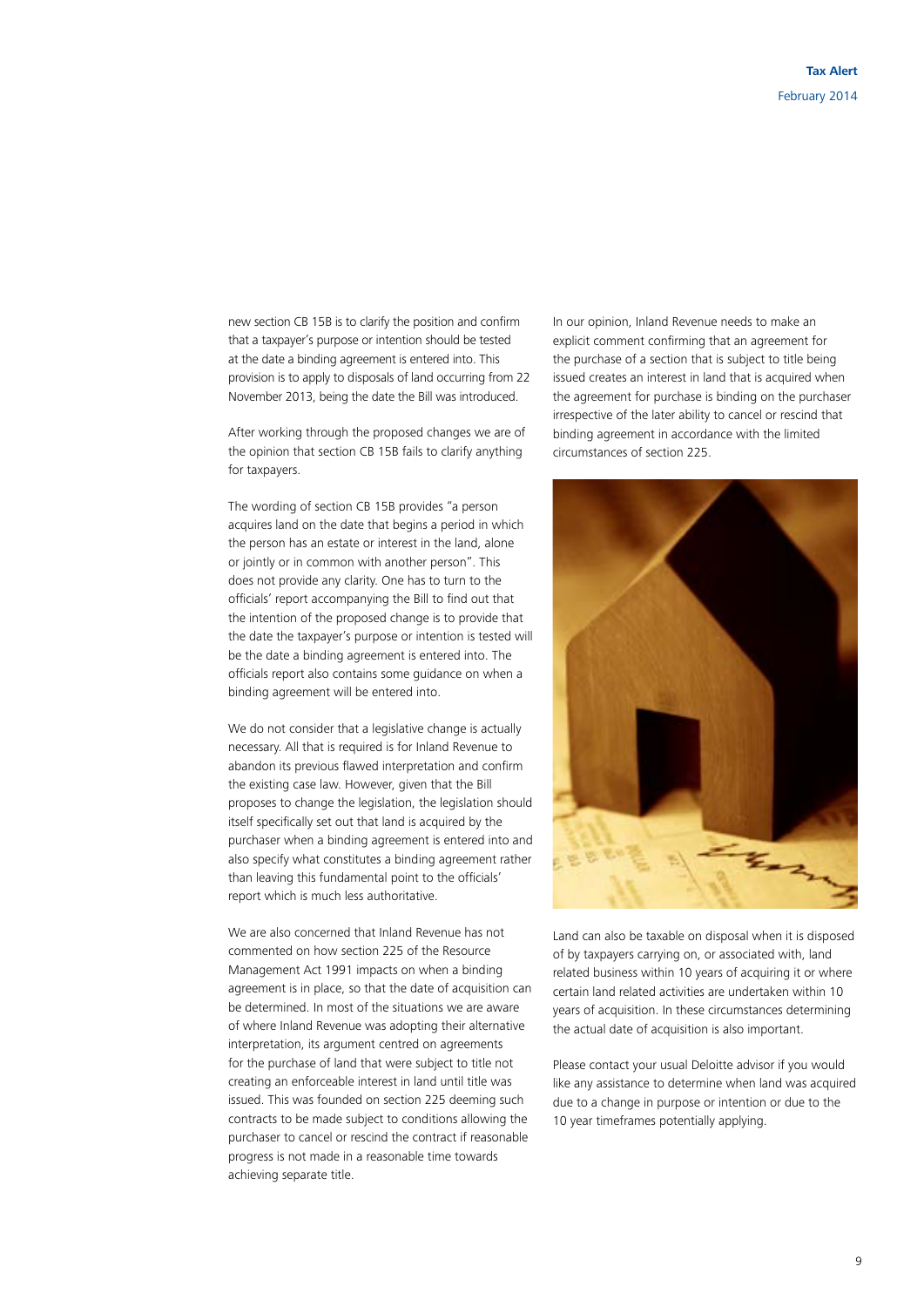

**Diana Maitland**

Partner +64 (0) 4 470 3630 maitland@deloitte.co.nz



**Bart de Gouw**

Associate Director +64 (0) 9 303 0889 bdegouw@deloitte.co.nz

## Transfer pricing is still a hot topic

#### *By Diana Maitland and Bart de Gouw*

Transfer pricing is a hot topic at present and the OECD's work on Base Erosion and Profit Shifting (BEPS) has developments on Transfer Pricing documentation, country by country reporting and dealing with the challenges of the digital economy. We summarise these developments below.

*OECD Discussion Draft on Transfer Pricing Documentation and Country by Country Reporting*

The OECD on 30 January 2014 released a discussion draft on transfer pricing documentation and country by country (CbC) reporting as part of its work on BEPS. The discussion draft sets out revised guidance on transfer pricing documentation requirements in the form of a new draft Chapter V of the OECD's transfer pricing guidelines, and includes a common template for reporting detailed global information to tax authorities on a country-by country (CbC) basis, focusing on the global allocation of income, economic activity and taxes paid.

The new documentation requirements will call for significantly more documentation than is normally prepared today by most Multinationals (MNEs). They will also require significant changes in documentation processes and transfer pricing governance.

The discussion draft recommends the preparation of a far-reaching and detailed master file as well as CbC reporting of financial and tax information, The master file will need to include detailed information regarding the MNE's intangibles, intercompany financial activities, and financial and tax positions. It is designed to be shared with each country in which the MNE has an affiliate subject to tax. The discussion draft contains the current draft of the CbC reporting template to be provided as part of the master file. Detailed reporting requirements are prescribed, many of which are not currently included in local country documentation.

An important consideration for the OECD when designing transfer pricing documentation is that tax administrations need to have ready access to relevant information at an early stage. The OECD is thereby questioning whether there should be development of additional standard forms and questionnaires beyond the CbC reporting template. The discussion draft, if adopted, would result in a significant increase in documentation obligations for MNEs and potentially expanded audit activities. The CbC report represents an increase in reporting requirements over the level of information currently reported. The OECD has invited comments by 23 February 2014 from stakeholders.

For a more detailed discussion of the issues refer to our global release **[here.](http://newsletters.usdbriefs.com/2014/Tax/ALS/140203_1.html?elq=d6bcebd8252a4650bd1e53801dba3c4c&elqCampaignId=)**

**PRICING**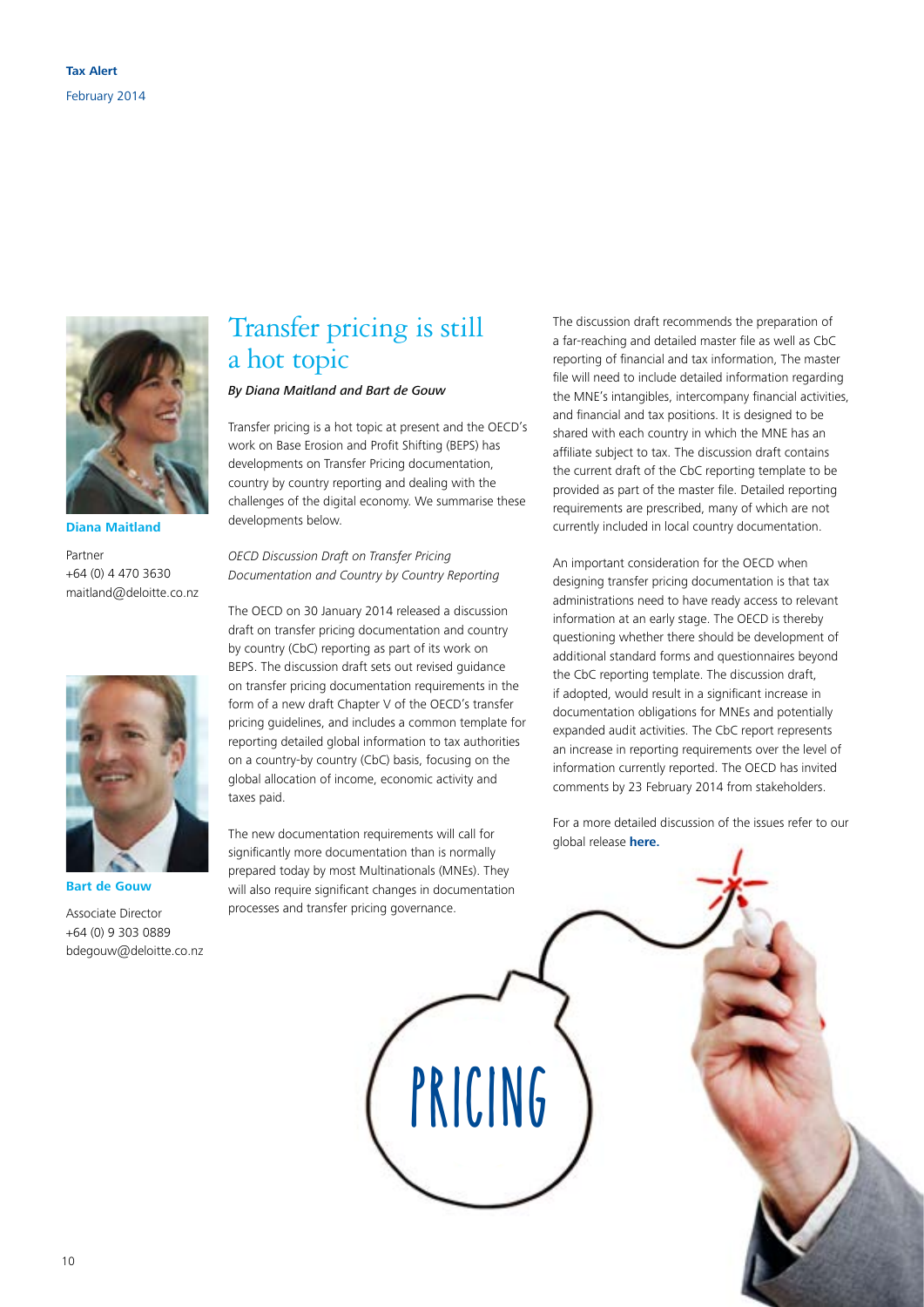The OECD is thereby questioning whether there should be development of additional standard forms and questionnaires beyond the CbC reporting template.



*OECD Tax Challenges of the Digital Economy*

The growing digital economy and associated tax challenges is a hot topic worldwide. New Zealand is part of a multilateral effort to clamp down on income shifting by companies that are based on a digital business model. However the characteristics of the digital economy make this very difficult within the current international tax framework which was established in the bricks and mortar era. The challenges of taxing a digital economy include determining the jurisdiction in which value is created, the reliance on intangible assets, and business models that capture value from externalities generated by free products.

The challenges of the digital economy are specifically dealt with in Action 1 of the OECD's BEPS Action Plan. The aim of Action 1 is to look at what changes need to be made to the existing international tax rules in order to take into account the specific features of the digital economy and to prevent BEPS.

The OECD received comments from stakeholders including law firms, accounting firms and banking entities in relation to the tax challenges of the digital economy. Deloitte commented that three business models are commonly associated with the digital economy – high frequency trading, cloud computing services and advertising models – and each pose different challenges. For example, under the advertising income model there are two transactions: the first where websites and information or tools are provided free to consumers over the internet, and the second where income is received from third parties in the form of advertising. Deloitte noted that there is no meaningful, principled way of taxing the free transaction. However where the entire value chain is dependent on advertising revenues, changes to the permanent establishment rules could ensure that local marketing activity could be sufficient to create a taxable presence for attribution of advertising revenues. In making these comments, Deloitte notes that any new taxation model needs to be sufficiently flexible and open to permit business models to continue to evolve.

The OECD Task Force on the Digital Economy were to meet on 3-4 February 2014 to discuss the comments received and determine how these should be reflected in the draft report on the tax challenges of the digital economy. This draft report is expected to be released in March 2014 and finalised by September 2014.

A link to the comments received by the OECD can be found **[here.](http://www.oecd.org/ctp/comments-received-tax-challenges-digital-economy.pdf)**